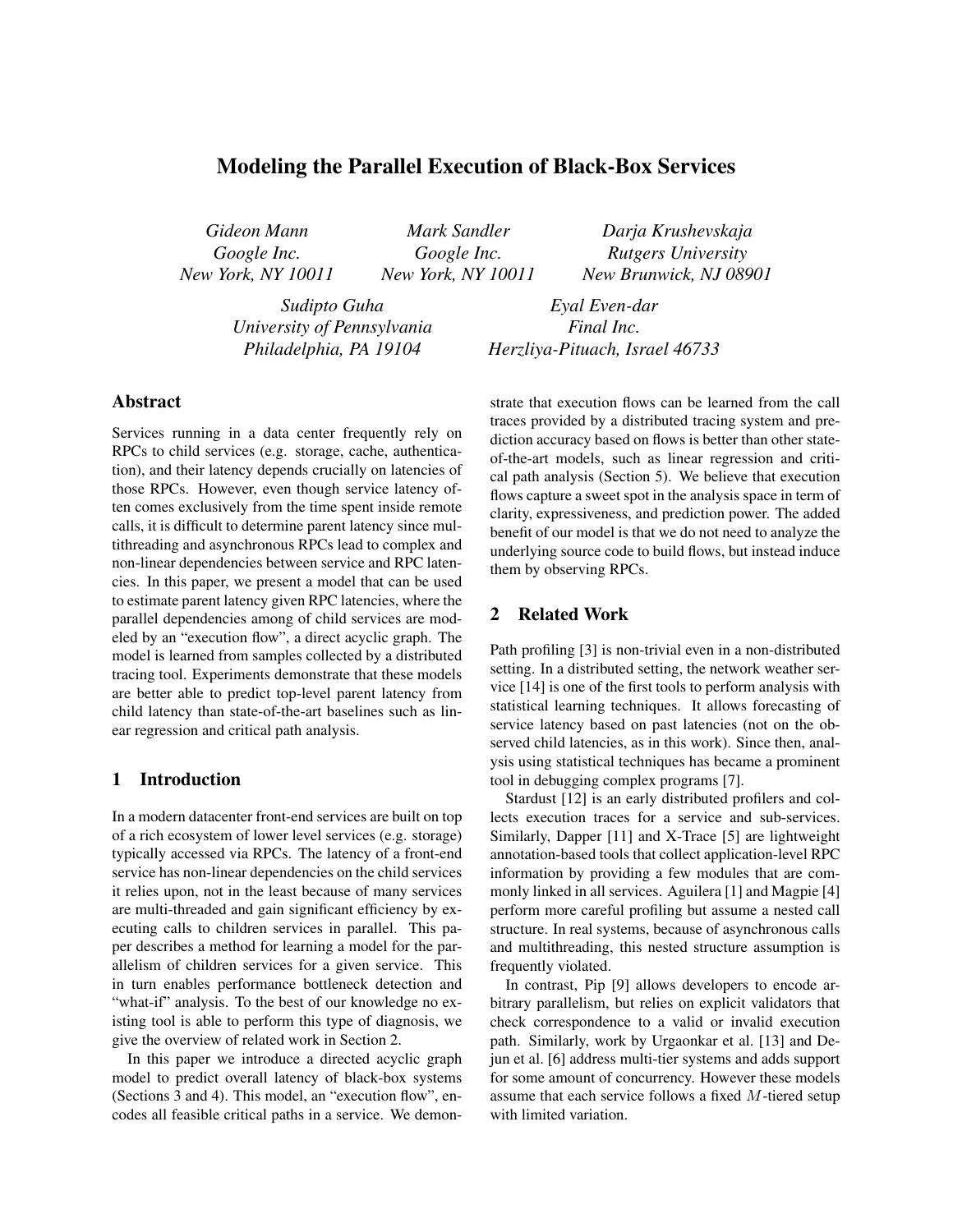

Figure 1: (top) The trace (call tree) of a service with relatively large stack. Note that it is impossible to tell the ordering of methods 9 through and 17 that are all called from service 8. (bottom) Induced execution flow (defined in Section 4) for service 8 describing its calls to children services (9 - 17). Unlike the above figure, edges indicate temporal dependencies, e.g service 11 starts only after services 9 and 10 have returned. We use a virtual node marked as "S" to denote a synchronization point.

Another line of work, which relies on latency models to diagnose performance problem is by Sambasivan et al [10]. They showed very interesting experimental results on applying simple latency models to detect performance problems. In contrast in this paper we concentrate on latency models and show their comparative accuracy.

#### 3 Latency Analysis

A service is an arbitrary, potentially multi-threaded, program, running in a data center that can issue RPCs to children services. To avoid confusion we will refer to the issuing service as parent. The goal of this work is to build a model for the parent latency *given* the latencies of its children. Unlike [14], the value of the model isn't the raw predictions per se, but rather to gain a deeper understanding of a service which can be later used in evaluation of what-if scenarios and root cause analysis.

A distributed profiling tool collects a set of traces, where each trace is an augmented call tree for a service invocation. Each node in the call tree represents a RPC to a child service that generally would be running on a different machine or even in a different data center. Each node contains metadata about the service and the context of the request, such as the method name of service executed, size of request and response, and timing information. Figure 1 (top) depicts a trace where a user request initiated a sequence of calls. An edge in the graph indicates that one service called the other, e.g. parent service 1 calls children services 2,3, and 4.

Formally, for a particular invocation  $\mathcal I$  of a parent service we assume the set of children services  $m_1, m_2 \dots m_k$ . We define the following functions on a particular trace:  $L_{\mathcal{I}}(m_i)$  the latency of method  $m_i$ , and  $P_{\mathcal{I}}(m_i)$  the preprocessing that the service had to do before RPC  $m_i$  can be called. The preprocessing time for RPC  $m_i$  is estimated as the time difference before the latest RPC that finishes before  $m_i$  and the start of  $m_i$ . During training, the system has access to the actual parent latency  $L_{\mathcal{I}}$  and learns an estimator  $\hat{L}_{\mathcal{I}}$  over  $\hat{L}_{\mathcal{I}}(m_i)$ and  $P_{\tau}(m_i)$ .

The most simple models for the overall service latency are: (1) purely sequential children:  $\hat{L}_I$  =  $\sum_{m_i} L_{\mathcal{I}}(m_i) + P_{\mathcal{I}}(m_i)$  (2) purely parallel children:  $\hat{L}_I$  =  $\max_{m_i}(L_{\mathcal{I}}(m_i) + P_{\mathcal{I}}(m_i)).$  If either of these models worked well then further analysis would be unnecessary. However, our experiments show that both of these methods have very poor accuracy indicating that there is indeed non-trivial internal flow structure, that controls the latency (see Table 1 in Section 5).

### 3.1 Linear Regression

The latency prediction problem can also be formulated as a classical regression problem: predict the latency of a parent service given latencies of children services. As a baseline model, we use the least squared error criterion to find the best model parameters  $w: \hat{L}_I = \sum_i w_i L_{\mathcal{I}}(m_i)$ . Note that the linear regression model itself encodes no information regarding relative order or dependencies between children services. Further, as opposed to our approach, it fails to generalize to detect the case when the services that were never been a performance bottleneck, suddenly become one, yet experiments show that it is a useful baseline.

### 3.2 Critical Paths

A *critical path* is defined as a subset of RPC calls to children services, such that decreasing the latency of any of the calls decreases the overall latency. Essentially, the critical path represents the blocking relationships between a sequence of siblings in a call tree.

To build a critical path model we use the following greedy search. Given a collection of calls  $\{m_i\}$  for a partial trace  $\mathcal{I}$ , we find the RPC  $m_{i_1}$  that is the last to end before the service returns and include it in the path.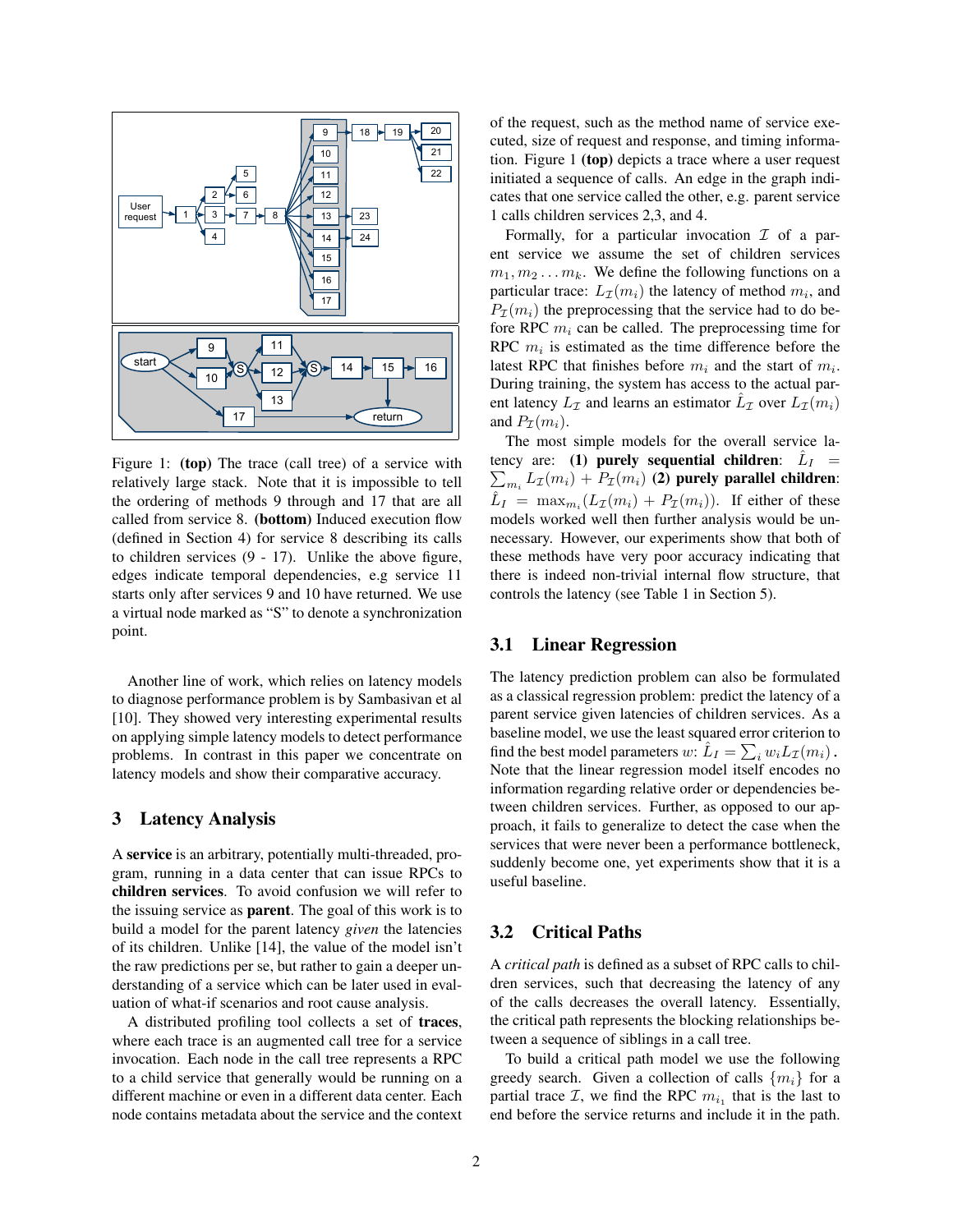Then we iterate, by finding the RPC  $m_{i_l}$  that is the last to finish before  $m_{i_{l-1}}$ .

To use critical paths for prediction, for each particular service we collect all observed critical paths during the training. During the testing phase, for each trace  $\mathcal{I}$ , with latency function  $L_{\tau}$  defined on method set M we locate the set of critical paths  $C$  found during training, and compute  $\hat{L}_{\mathcal{I}} = \max_{C \in \mathcal{C}_{\mathcal{M}}} \sum_{m_i \in C} P_{\mathcal{I}}(m_i) + \tilde{L}_{\mathcal{I}}(m_i)$  as an estimate of the parent latency.

For complex services, critical path analysis becomes brittle. For instance, consider a service that calls many different children services in parallel, waits for them to finish, and then issues another large batch of parallel calls. The critical path in this case would be the two calls that took the longest in each batch, but it can be easily seen that the total number of potential critical paths can grow exponentially. Thus as services grow in size, critical paths become inadequate for understanding the total latency.

#### 4 Execution Flows

For a trace *I*, we construct an **invocation graph**  $G_{\mathcal{I}} =$  $(\mathcal{M}, E_{\mathcal{I}})$  that encodes the relative order of the methods as they were executed in that particular trace. Note that since an invocation representa RPCs originating from a single machine. Therefore, despite the fact that clocks across machines are not synchronized, the individual invocations do in fact have reasonably synchronized timestamps.

An edge  $(m_i, m_j) \in E_{\mathcal{I}}$  iff method  $m_i$  finished before method  $m_j$ <sup>1</sup>. A invocation graph may have more edges than dictated by the service, since it is possible that method  $m_i$  finishes before method  $m_j$  during that trace, but they actually are run in parallel and are not dependent on one another. These spurious constraints are resolved via gathering multiple traces.

For service  $S$  (or a collection of traces) the **execution** flow is a graph  $G_{\mathcal{S}} = (\mathcal{M}, E_{\mathcal{I}})$  similar to the invocation graph. In an execution flow, there is an edge from node  $m_i$  to node  $m_j$  if and only if method  $m_i$  finishes before method  $m_i$  starts in all traces for that service (i.e.  $m_i$  is blocked by  $m_i$ ). Figure 1 (**bottom**) illustrates execution flow of parent service 8 in the call tree above it.

Given an execution flow and latencies for each child service, we can predict the total latency by finding the longest blocking path through the graph – the effective critical path. In this manner, the execution flows compactly encode exponentially many possible critical paths, even those that have never been observed. Often a particular service might have several different execution flows corresponding to different input or different internal service state such as cache miss might cause a service to follow a different execution path.

#### Aggregate Flows

In this setting, we collect all invocation graphs and find the maximal graph  $G$  that is **consistent** with each of these distinct invocation graphs, where consistency is defined as follows: a  $G_a$  is consistent with  $G_b$  if  $E_a \subseteq E_b$ , and the maximal graph is simply  $\cap_{\mathcal{I}} E_{\mathcal{I}}$ . In this manner, if a service S requires two methods to be in a particular order, they will be in order in all instances and thus the algorithm can uncover the parallelism invariants.

Since the invocation graph is acyclic, at prediction time we perform topological sorting on all the nodes in the graph, so that if there is an edge from  $m_i$  to  $m_j$ then  $i < j$ . Then we compute  $c_i$  completion time for method  $m_i$  using dynamic programming. We iterate over all nodes to compute its completion time:

$$
c(m_i) = P_{\mathcal{I}}(m_i) + L_{\mathcal{I}}(m_i) + \max_{j, s.t. (m_j, m_i) \in E} c(m_j).
$$

The total time for the method is completion time of *return* node:  $\hat{L}_{\mathcal{I}} = c(return)$ .

#### Nearest-Neighbor Flow

A more robust estimator is to cluster traces together only if they have identical invocation graphs. $<sup>2</sup>$  This can ame-</sup> liorate modeling errors<sup>3</sup> and learning errors from noise in the underlying data collection and incorrect traces.

In this setting, we simplistically model each flow's latency using a normal distribution whose mean and variance are estimated from the observed traces, so  $\hat{L}_{\mathcal{S}} \sim$  $N(\bar{L}(\mathcal{M}), \bar{\sigma}(\mathcal{M}))$ . This allows us to apply nearest neighbor by choose the nearest flow according to the metric:

$$
d_{\mathcal{I}}(\mathcal{F}) = \sum_{i \in M} \frac{(L_{\mathcal{I}}(m_i) - \bar{L}_{\mathcal{F}}(m_i))^2}{\sigma_{\mathcal{F}}^2(m_i)}.
$$

Given a flow, we then use the dynamic program above to estimate parent latency. From a statistical perspective, if the underlying latencies follow the Gaussian distribution<sup>4</sup>, the flow which minimizes  $d_{\mathcal{I}}(\mathcal{F})$  has the highest

<sup>&</sup>lt;sup>1</sup>Similarly, every node  $m_i$  has an edge from start node to  $m_i$  and if the service waits for method  $m_i$  to finish before returning, there is an edge from  $m_i$  to return. Additionally, we omit all edges implied by the transitive closure since they do not introduce any new dependencies.

 $2$ Note that two instances may have two identical invocation graphs and completely different critical paths.

 ${}^{3}E.g.$  when services violate the model assumptions such as having logical barriers where  $x$  of out  $y$  calls must return for timeouts or for replicated writes.

<sup>&</sup>lt;sup>4</sup>We note that a gaussian distribution is likely to be incorrect for this data. Log-gaussian or a non-parametric approach might be better, we leave these experiments for future work.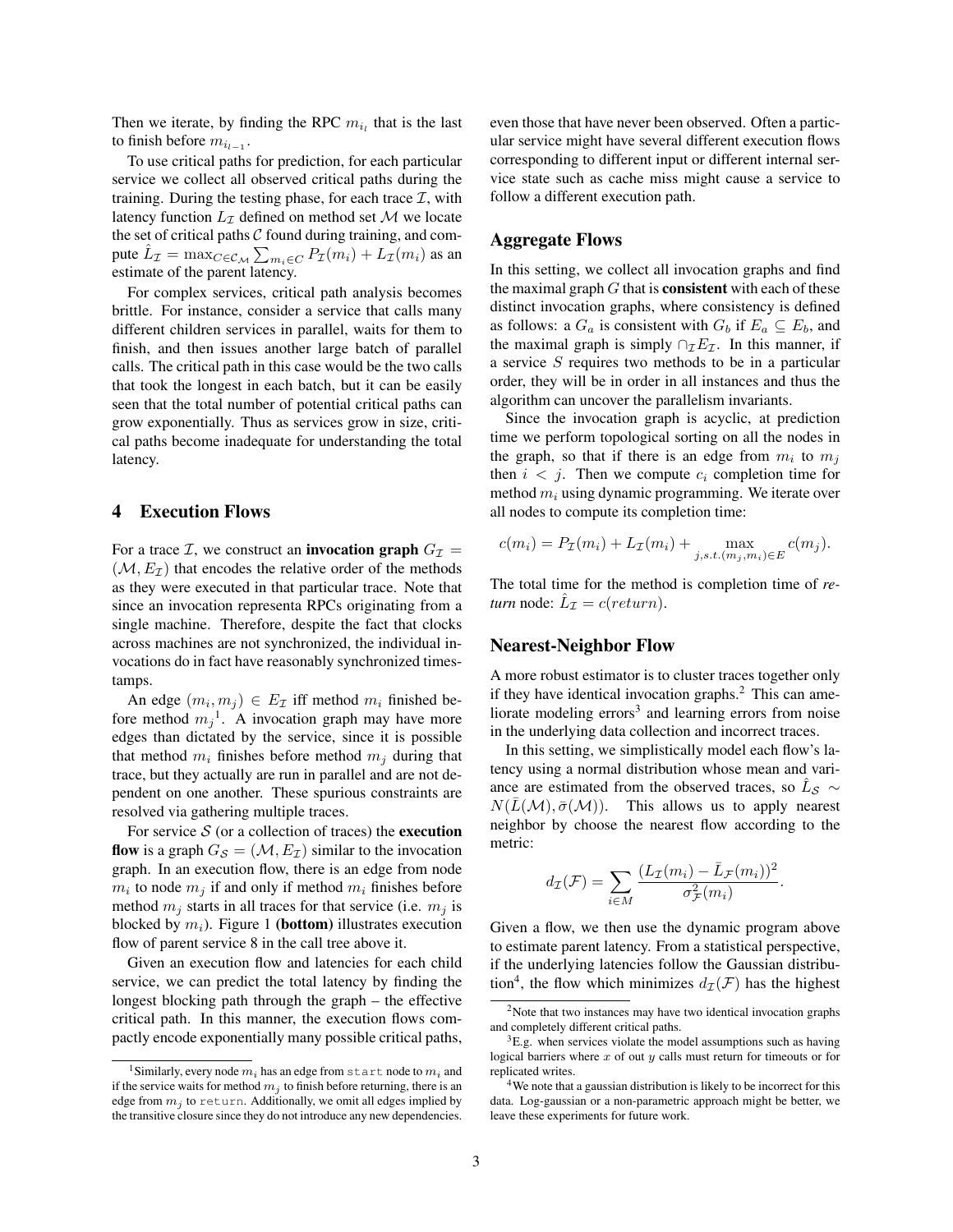probability of generating the latencies that we have observed.

### 5 Experimental Results

We compare the error of the algorithms, via a sample of all traces that were collected in a large datacenter (thousands of machines) over the course of two hours<sup>5</sup>. We collected traces from across all services running in that data center. In the data we use we accommodate clock skew, packet loss, and other hardware errors present in deployed systems. The data from the first hour was used for training of our latency predictors. The data from the second hour formed the test dataset. For testing, for each service invocation we measured how well the algorithms were able to reconstruct the total latency of the call given the RPC latencies.

In our sample, we ignored all parent services with fewer than five child services – these services are too simple in structure to benefit from our analysis. We compare six approaches for predicting total latency: (1) pure serial execution, (2) pure parallel execution, (3) linear regression, (4) best critical path, (5) aggregate flows, (6) nearest neighbor flows.

The graph on Figure 2 (*left*) plots the ratio of estimated/actual latencies for different methods, where all traces are ordered by that ratio in the increasing order. In essence, by looking at intersection points of each curve and lines  $y = \alpha$  and  $y = \beta$ , we can compute the fraction of RPCs that have the error factor in the range  $[\alpha, \beta]$  for each of the methods. Similarly, the graph in Figure 2 (right) plots the discrepancy (defined as  $\frac{\text{max}(estimated,actual)}{\text{min}(estimated,actual)}$  $\frac{\text{max}(estimated, actual)}{\text{min}(estimated, actual)}$  and allows to find the fraction of all predictions that are within multiplicative factor of  $\alpha$  of the true value. The latter graph depicts error symmetrically so that it is easier to visualize the cumulative estimation error. We summarize these graphs in Table 1.

The most notable conclusions to be taken from Table 1 and Figure 2 is that the nearest neighbor flow algorithm is the most effective at predicting parent service latency. As expected, serial and parallel approaches provide very crude approximations for lower and upper bounds on the total latency. The parallel approximation sometimes overestimates the latency due to times when the method returns without waiting for some children services to complete (e.g. a service may return before a write finishes).

The second conclusion is that the error from many of the other approaches is asymmetric. The aggregated execution flow tends to underestimate the latency which

|                      | 50%      | 90%   | 95%   | 99%      |
|----------------------|----------|-------|-------|----------|
| Serial               | 0.43     | 11.44 | 62.05 | $\infty$ |
| Parallel             | 0.60     | 4.57  | 21.96 | $\infty$ |
| Aggregate Flw        | 0.00     | 1.11  | 3.60  | 102.18   |
| <b>Critical Path</b> | 0.00     | 0.85  | 1.81  | 37.40    |
| Linear Regression    | 0.02     | 0.58  | 1.22. | 28.74    |
| Nearest Neighbor Flw | $0.00\,$ | 0.36  | 0.73  | 4.39     |

Table 1: Relative errors for different approaches and different percentiles. Nearest Neighbor is best overall, and 99% of all its predictions have relative error less than 4.39 times true true latency.

is expected, since the flow contains minimum number of temporal dependencies, and thus it produces a very optimistic estimate of the parent latency. Similarly best critical path tends to overestimates the latency because a certain path might be a critical path in one instance but not in another.

Finally, linear regression performed surprisingly well provided that it does not infer any information about internal structure of the service. However it minimizes the prediction error and so "probabilistically" represents the true underlying latency. Even though the performance gains are slight, we believe that execution flows are more useful than linear models since (1) they have a reasonable model of the underlying process, (2) they are simple, and (3) they can be transparently understood by system developers. Furthermore, we expect future experiments will validate their utility.

## 6 Conclusions and Future Work

This paper has presented several approaches to predict latency of a service given child service latencies. Our experimental results indicate that the nearest neighbor flow based approac has superior accuracy when compared to other approaches and also (as opposed to linear regression) provides useful visualization of the service flow. However the main utility of latency models is not in the prediction of latency per se, but in enabling a new kind of diagnostic and forecasting applications. A few applications and future work include:

• Measuring the impact of a change Using the flow models, we can explore the impact of subtle changes, such as decreasing inner-cluster network or a change in a low-level method, on the latency on user-visible requests that are several software software layers removed. The models can further suggest whether or not a certain optimization or reconfiguration are worth implementing.

<sup>5</sup>For confidentiality reasons beyond our control, we are forbidden from disclosing the exact number of services, average service size and traces collected during this time period.